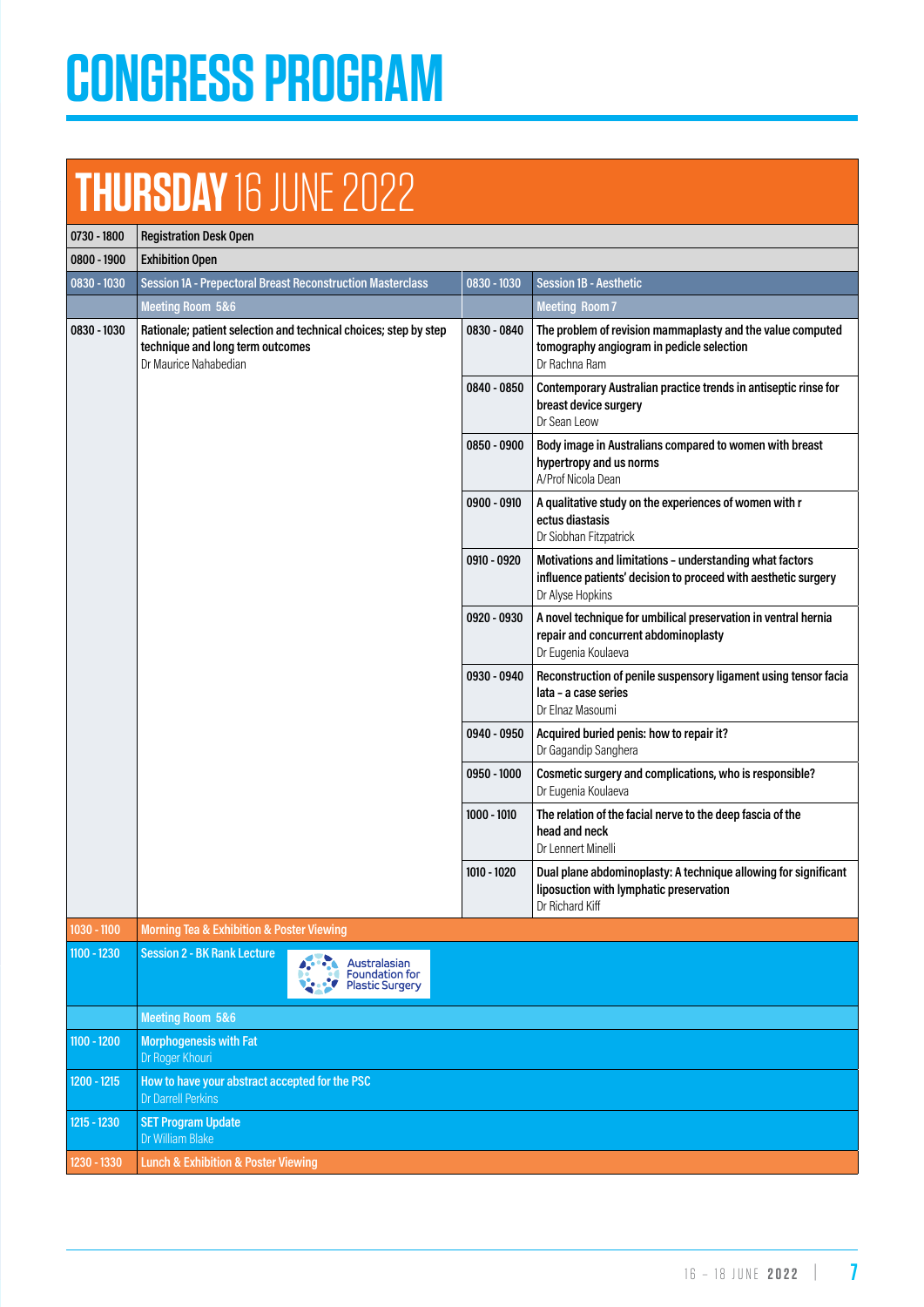### **THURSDAY** 16 JUNE 2022 continued

| 1330 - 1530                                                                               | <b>Session 3A - Breast Surgery</b>                                                                                               | 1330-1530   | <b>Session 3B - Head &amp; Neck Reconstruction</b>                                                                                                                              |  |  |
|-------------------------------------------------------------------------------------------|----------------------------------------------------------------------------------------------------------------------------------|-------------|---------------------------------------------------------------------------------------------------------------------------------------------------------------------------------|--|--|
|                                                                                           | Meeting Room 5&6                                                                                                                 |             | <b>Meeting Room 7</b>                                                                                                                                                           |  |  |
| 1330 - 1400                                                                               | A unified approach to vertical and wise pattern reduction -<br>optimising outcomes and minimising complications<br>over a career | 1330 - 1340 | Bilateral medially based abbe flaps for sub-total and total lower<br>lip reconstruction<br>Dr Noah Betar                                                                        |  |  |
|                                                                                           | Mr Stephen McCulley                                                                                                              | 1340 - 1350 | A retrospective study of the outcomes of free flap head and neck<br>reconstruction when comparing Virtual Surgical Planning with<br>conventional planning<br>Dr Emma Mactaggart |  |  |
|                                                                                           |                                                                                                                                  | 1350 - 1400 | The prognostic significance of lymphovascular invasion in<br>cutaneous squamous cell carcinoma<br>Dr Sarah Huang                                                                |  |  |
| 1400 - 1415<br>The "Incision Free", flap: A versatile breast procedure<br>Dr Roger Khouri |                                                                                                                                  | 1400 - 1410 | Immunotherapy to avoid orbital exenteration in patients with<br>cutaneous squamous cell carcinoma<br>Dr Carly Fox                                                               |  |  |
|                                                                                           |                                                                                                                                  | 1410 - 1420 | Clinicopathological comparison of cutaneous head and neck<br>melanoma versus melanoma of other sites in the era of modern<br>systemic therapy<br>Dr Andrew Li                   |  |  |
| 1415 - 1430                                                                               | The AFTER (Autologous Fat Transfer and Expansion Reversal)<br>mastectomy reconstruction procedure<br>Dr Roger Khouri             | 1420 - 1430 | Neoteric islanded cosmetic subunit perforator flaps in head and<br>neck reconstruction<br>Dr Justin Yousef                                                                      |  |  |
|                                                                                           |                                                                                                                                  | 1430 - 1440 | The reconstruction of scalp defects with biodegradable<br>temporising matrix (BTM)<br>A/Prof Marcus Wagstaff                                                                    |  |  |
| 1430 - 1445                                                                               | Replacing implants with fat: Treating the complications while<br>preserving the augmentation<br>Dr Roger Khouri                  |             | An anatomical appraisal of dynamic muscle transfer of the<br>orbicularis oculi muscle<br>Mr Daniel Saleh                                                                        |  |  |
|                                                                                           |                                                                                                                                  | 1450 - 1500 | Free helical root flap in the algorithm of nasal reconstruction:<br>A retrospective case series<br>Dr Oliver Hovav                                                              |  |  |
| 1445 - 1455                                                                               | Fat Transfer: The Australian journey and where we are now<br>Dr Raja Sawhney                                                     | 1500 - 1510 | Diversity of free helical rim flap: The experience of tailored<br>microsurgical technique for aesthetically optimised full thickness                                            |  |  |
| 1455 - 1510                                                                               | Implants vs fat transfer: Where does fat fit in the toolbox?<br>Dr Raja Sawhney                                                  |             | nasal defect reconstructions<br>Dr Jessica Medland                                                                                                                              |  |  |
| 1510 - 1530                                                                               | <b>Panel Discussion</b>                                                                                                          | 1510 - 1520 | Approach in anterior nasal surgical oncology and reconstruction<br>Amanda Yung                                                                                                  |  |  |
| 1530 - 1600                                                                               | Afternoon Tea & Exhibition & Poster Viewing                                                                                      |             |                                                                                                                                                                                 |  |  |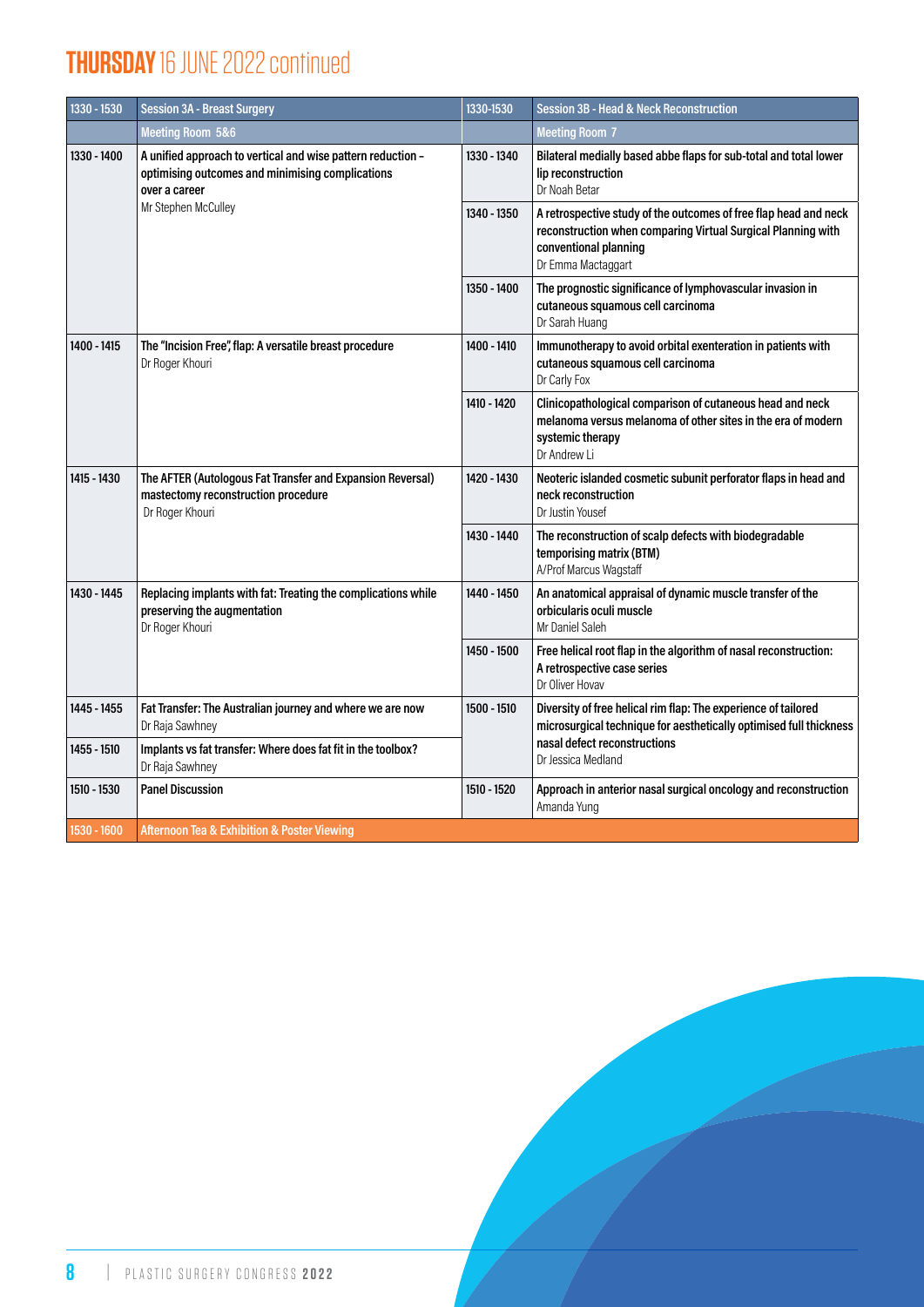#### **THURSDAY** 16 JUNE 2022 continued

| 1600 - 1730                                                                                | <b>Session 4A - Breast Reconstruction</b><br>LifeHealthcare                                                    | 1600-1730   | <b>Session 4B - Limb Reconstructive</b>                                                                                                                               |
|--------------------------------------------------------------------------------------------|----------------------------------------------------------------------------------------------------------------|-------------|-----------------------------------------------------------------------------------------------------------------------------------------------------------------------|
|                                                                                            | <b>Meeting Room 5&amp;6</b>                                                                                    |             | <b>Meeting Room 7</b>                                                                                                                                                 |
| 1600 - 1630<br>Decision making: TE-I vs DTI breast reconstruction<br>Dr Maurice Nahabedian |                                                                                                                | 1600 - 1610 | Cut to the chase: a primary limb salvage approach following<br>shark bite injuries<br>Dr Ania Smialkowski                                                             |
|                                                                                            |                                                                                                                | 1610 - 1620 | Reconstruction of complex wounds requiring radiotherapy using<br>novosorb® biodegradable temporising matrix: A case series<br>Dr Henry Li                             |
|                                                                                            |                                                                                                                | 1620 - 1630 | Measuring blood flow in flow-through versus end-perfusion<br>pedicle configurations in auto transplanted free flaps:<br>An experimental pilot study<br>Dr Daniel Lake |
| 1630 - 1715                                                                                | Radiation and prosthetic breast reconstruction:<br>A 25 year experience<br>Dr Maurice Nahabedian               | 1630 - 1640 | Bimalleolar soft tissue reconstruction with chimeric anterolateral<br>thigh flaps<br>Dr Rhys Youngberg                                                                |
|                                                                                            |                                                                                                                | 1640 - 1650 | Outcomes in compound lower limb fracture reconstruction:<br>A five-year review<br>Dr Sadhishaan Sreedharan                                                            |
|                                                                                            |                                                                                                                | 1650 - 1700 | LYMPHA (Lymphatic microsurgical preventive healing approach)<br>for patients needing nodal clearance - reducing burden of<br>lymphedema<br>Dr Chandan Jadhav          |
|                                                                                            |                                                                                                                | 1700 - 1710 | Perforator based closure of the anterolateral thigh donor site<br>Dr Morgan Haines                                                                                    |
|                                                                                            |                                                                                                                | 1710 - 1720 | Functional longitudinal split tibials anterior muscle flap to cover<br>exposed tibia - a case series<br>Dr Samitha Prasad Iddagoda Hewage Don                         |
| 1715 - 1730                                                                                | Radiation induced sarcoma of the breast<br>Kathryn Steele                                                      | 1720 - 1730 | Acute versus non-acute targeted muscle reinnervation for pain<br>control following major limb amputation - is prevention better<br>than cure?<br>Dr Andrew Li         |
| 1730 - 1900                                                                                | PSC 2022 Priority Life Welcome Reception<br>PriorityLite<br>- Exhibition Hall<br>A specialist part of Perpetua |             |                                                                                                                                                                       |

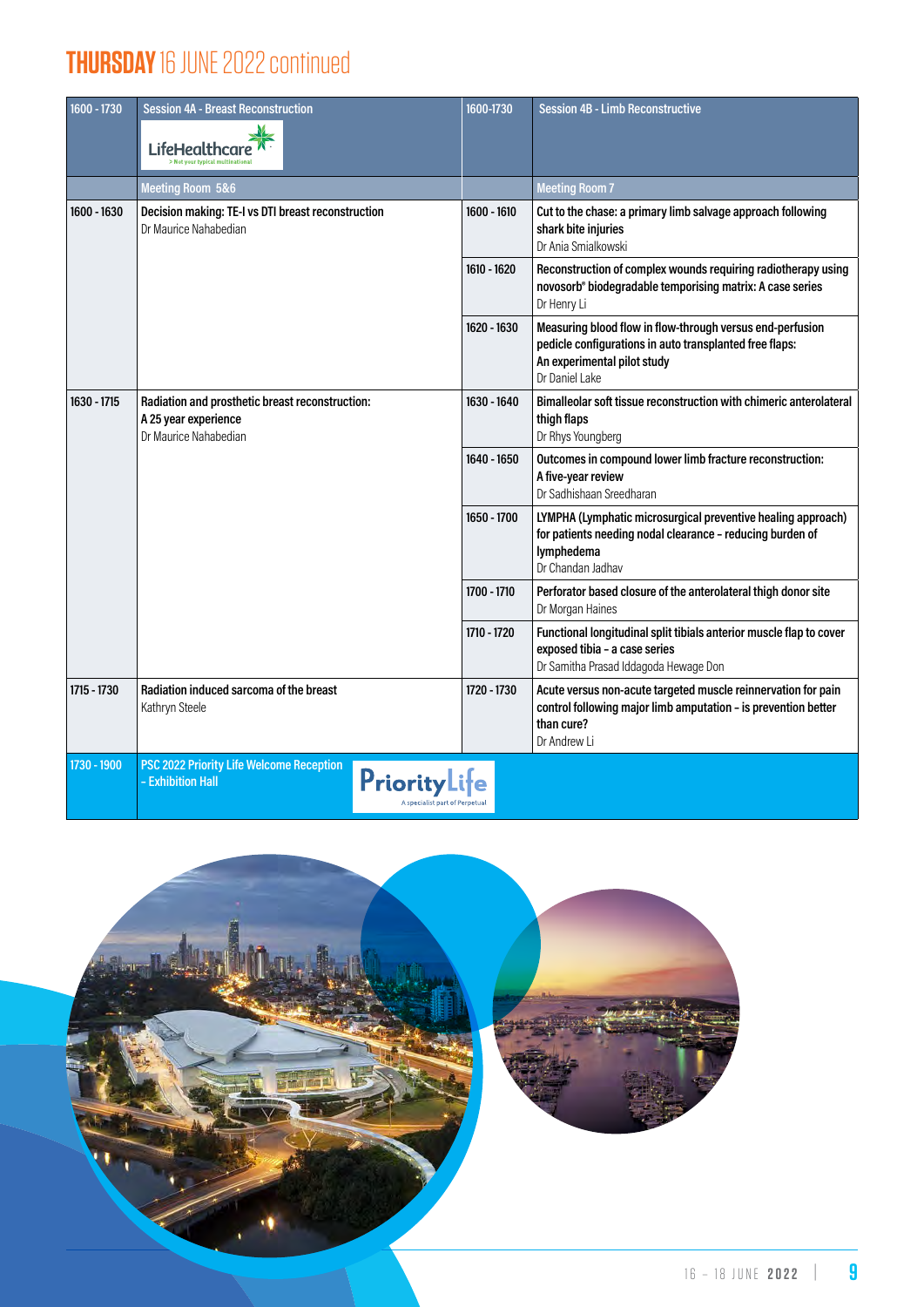## **FRIDAY** 17 JUNE 2022

| 0700 - 1730                                                                                                       | <b>Registration Desk Open</b>                                                                                      |             |                                                                                                                                                                                                        |  |  |  |  |
|-------------------------------------------------------------------------------------------------------------------|--------------------------------------------------------------------------------------------------------------------|-------------|--------------------------------------------------------------------------------------------------------------------------------------------------------------------------------------------------------|--|--|--|--|
| 0700 - 0815                                                                                                       | <b>PolyNovo Industry Breakfast Session</b><br>The Evolving Role of Dermal Matrices in Complex Wound Reconstruction |             | ं PolyNovo®<br>Improving outcomes.<br><b>Changing lives.</b>                                                                                                                                           |  |  |  |  |
|                                                                                                                   | <b>Room 9 - Advance Booking Required</b>                                                                           |             |                                                                                                                                                                                                        |  |  |  |  |
| $0800 - 1700$                                                                                                     | <b>Exhibition Open</b>                                                                                             |             |                                                                                                                                                                                                        |  |  |  |  |
| $0830 - 1030$                                                                                                     | <b>Session 5 - Breast Fat Grafting Masterclass</b>                                                                 |             |                                                                                                                                                                                                        |  |  |  |  |
|                                                                                                                   | <b>Meeting Room 5&amp;6</b>                                                                                        |             |                                                                                                                                                                                                        |  |  |  |  |
|                                                                                                                   | Fundamental Principles and their Practical Application to Fat Grafting the Breast<br>Dr Roger Khouri               |             |                                                                                                                                                                                                        |  |  |  |  |
| 1030 - 1100                                                                                                       | <b>Morning Tea &amp; Exhibition &amp; Poster Viewing</b>                                                           |             |                                                                                                                                                                                                        |  |  |  |  |
| 1100 - 1230                                                                                                       | <b>Session 6A - General Plastic Surgery</b>                                                                        | 1100 - 1230 | <b>Session 6B - Breast Reconstruction</b>                                                                                                                                                              |  |  |  |  |
|                                                                                                                   | <b>Meeting Room 5&amp;6</b>                                                                                        |             | <b>Meeting Room 7</b>                                                                                                                                                                                  |  |  |  |  |
| 1100 - 1130                                                                                                       | Our algorithm for gynaecomastia correction<br>1100 - 1110<br>Professor Efterpi Demiri                              |             | "BRA" - The breast reconstruction app<br>Dr Caitlin O'Hare                                                                                                                                             |  |  |  |  |
|                                                                                                                   |                                                                                                                    | 1110 - 1120 | Three-dimensional volume changes of reconstructed<br>breast following deep inferior epigastric perforator flap<br>breast reconstruction<br>Dr Mi Kyung Lee                                             |  |  |  |  |
|                                                                                                                   |                                                                                                                    | 1120 - 1130 | The use of glyceryl tri-nitrate in pre-operative computed<br>tomographic angiography for autologous breast reconstruction<br>Dr Dylan Prunster                                                         |  |  |  |  |
| 1130 - 1200<br>3D purpose built implants for chest wall asymmetry and<br>pectus excurvatum<br>Mr Stephen McCulley |                                                                                                                    | 1130 - 1140 | The evolution of exclusively subcutaneous prosthetic breast<br>reconstruction over eight years - a two person breast oncology<br>and reconstructive surgical team experience<br>A/Prof Bruce Johnstone |  |  |  |  |
|                                                                                                                   |                                                                                                                    | 1140 - 1150 | Novel technique to optimise aesthetics in shaping of abdominal<br>flap breast reconstruction<br>Dr Sarah Lonie                                                                                         |  |  |  |  |
|                                                                                                                   |                                                                                                                    | 1150 - 1200 | First experiences with laparoscopic DIEP reconstruction in<br>Australia/Asia<br>Dr Bish Soliman                                                                                                        |  |  |  |  |
| 1200 - 1215                                                                                                       | Regenerative wound closure by percutaneous mesh expansion<br>Dr Roger Khouri                                       | 1200 - 1210 | The risk of breast cancer recurrence following breast<br>reconstruction - analysis from single tertiary institution<br>Dr Brett Sacks                                                                  |  |  |  |  |
|                                                                                                                   |                                                                                                                    | 1210 - 1220 | The innervated rectus abdominis perforator turndown<br>(RAPT) flap for preserving rectus continuity: An alternative<br>to the DIEP flap?<br>Prof Warren Rozen                                          |  |  |  |  |
| 1215 - 1230                                                                                                       | Plastikos surgery: flesh to putty: moulding vs tailoring<br>Dr Roger Khouri                                        | 1220 - 1230 | Design and assesment validation of a vessel filter for<br>automated segmentation of the deep inferior epigastric<br>artery perforator system<br>Dr Rachna Ram                                          |  |  |  |  |

**Delegates are also welcome to participate in the Wound Management Program for Friday 17 June – see details on page 16**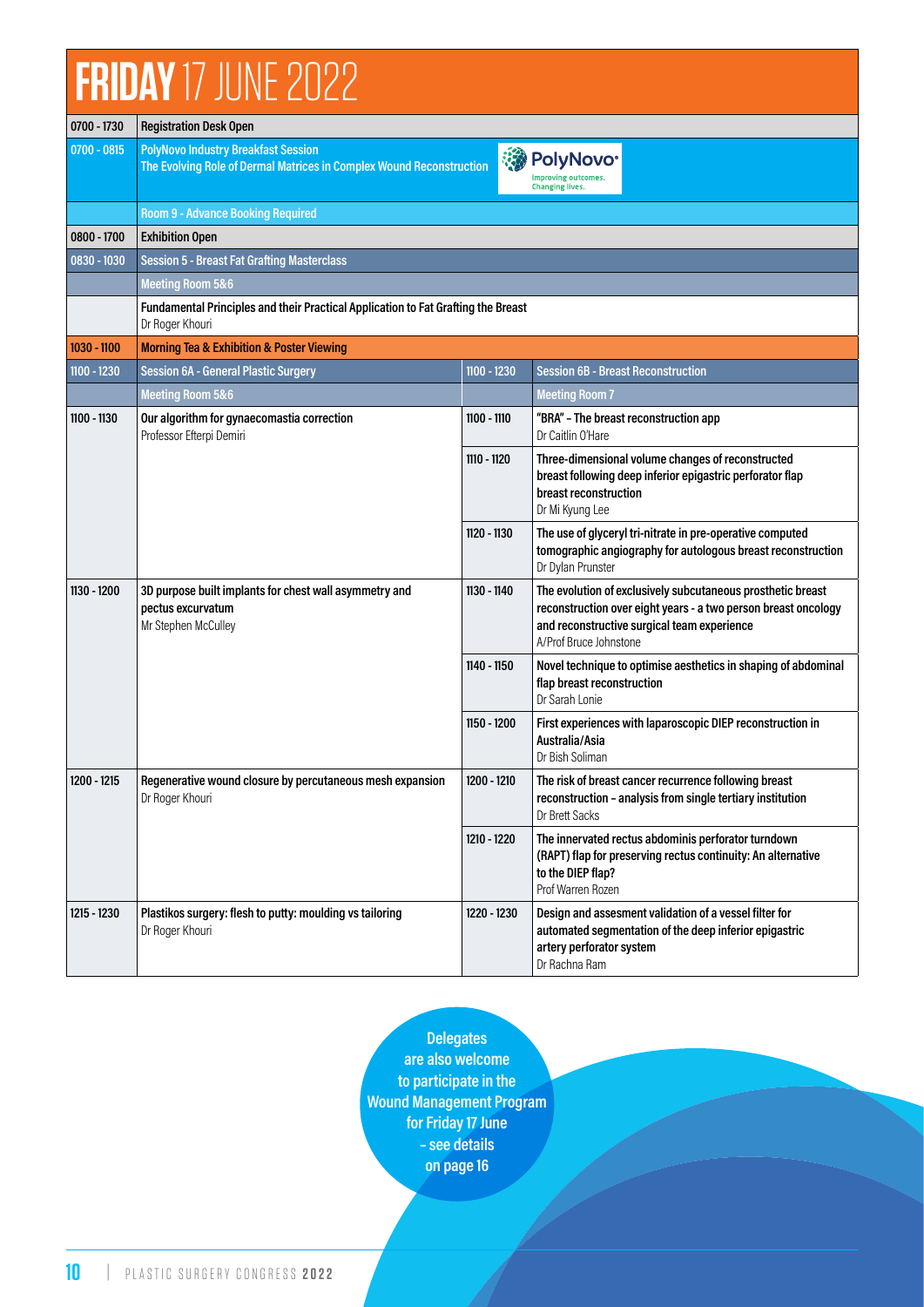### **FRIDAY** 17 JUNE 2022 continued

| 1230 - 1330 | <b>Lunch &amp; Exhibition &amp; Poster Viewing</b>                                                                                                    |             |                                                                                                                                             |  |  |  |  |
|-------------|-------------------------------------------------------------------------------------------------------------------------------------------------------|-------------|---------------------------------------------------------------------------------------------------------------------------------------------|--|--|--|--|
| 1330 - 1530 | <b>Session 7A - Breast Asymmetry and Complications</b><br>1330 - 1530                                                                                 |             | <b>Session 7B: Presentations</b>                                                                                                            |  |  |  |  |
|             | <b>Meeting Room 5&amp;6</b>                                                                                                                           |             | <b>Meeting Room 7</b>                                                                                                                       |  |  |  |  |
| 1330 - 1400 | Success of mastectomy and immediate autologous<br>reconstruction - perspectives of an oncologically trained<br>plastic surgeon<br>Mr Stephen McCulley | 1330 - 1350 | Breast implant check clinic - a review of clinical data and<br>analysis of factors related to common implant complications<br>Dr Anand Deva |  |  |  |  |
| 1400 - 1430 | Efficiencies in DIEP flap surgery - role of MRA imaging,<br>perforator selection and dissection technique<br>Mr Stephen McCulley                      | 1350 - 1410 | Augmentation Mastopexy - Planning and Performance for<br>Predictability<br>Dr Craig Layt                                                    |  |  |  |  |
| 1430 - 1445 | Delayed autologous breast reconstruction with a predesigned<br><b>DIEP Flap</b><br>Professor Efterpi Demiri                                           | 1410 - 1430 | <b>Inferior Malposition - Prevention, Analysis and Treatment</b><br>Dr Craig Layt                                                           |  |  |  |  |
| 1445 - 1505 | Autologous delayed breast reconstruction: DIEP vs<br>Fat-augmented latissimus dorsi flap<br>Professor Efterpi Demiri                                  | 1430 - 1450 | Looking as good standing up as lying down - temporal and malar<br>lifts, blepharoplasties and fat grafting<br>Dr Alastair Taylor            |  |  |  |  |
| 1505 - 1530 | <b>Discussion</b>                                                                                                                                     | 1450 - 1530 | Decision making in facelifts -long or short scar?<br>Dr Darrell Perkins                                                                     |  |  |  |  |
| 1530 - 1600 | <b>Afternoon Tea &amp; Exhibition &amp; Poster Viewing</b>                                                                                            |             |                                                                                                                                             |  |  |  |  |
| 1600 - 1745 | <b>Final Session</b>                                                                                                                                  |             |                                                                                                                                             |  |  |  |  |
|             | <b>Meeting Room 5&amp;6</b>                                                                                                                           |             |                                                                                                                                             |  |  |  |  |
| 1600 - 1645 | <b>MBS Item Number session: Major changes outlined</b>                                                                                                |             |                                                                                                                                             |  |  |  |  |
| 1645 - 1745 | <b>ASPS Annual General Meeting</b>                                                                                                                    |             |                                                                                                                                             |  |  |  |  |
| 1930 - 2300 | PSC 2022 Priority Life Gala Dinner<br>PriorityLife<br>- Gold Coast Convention & Exhibition Centre                                                     |             |                                                                                                                                             |  |  |  |  |

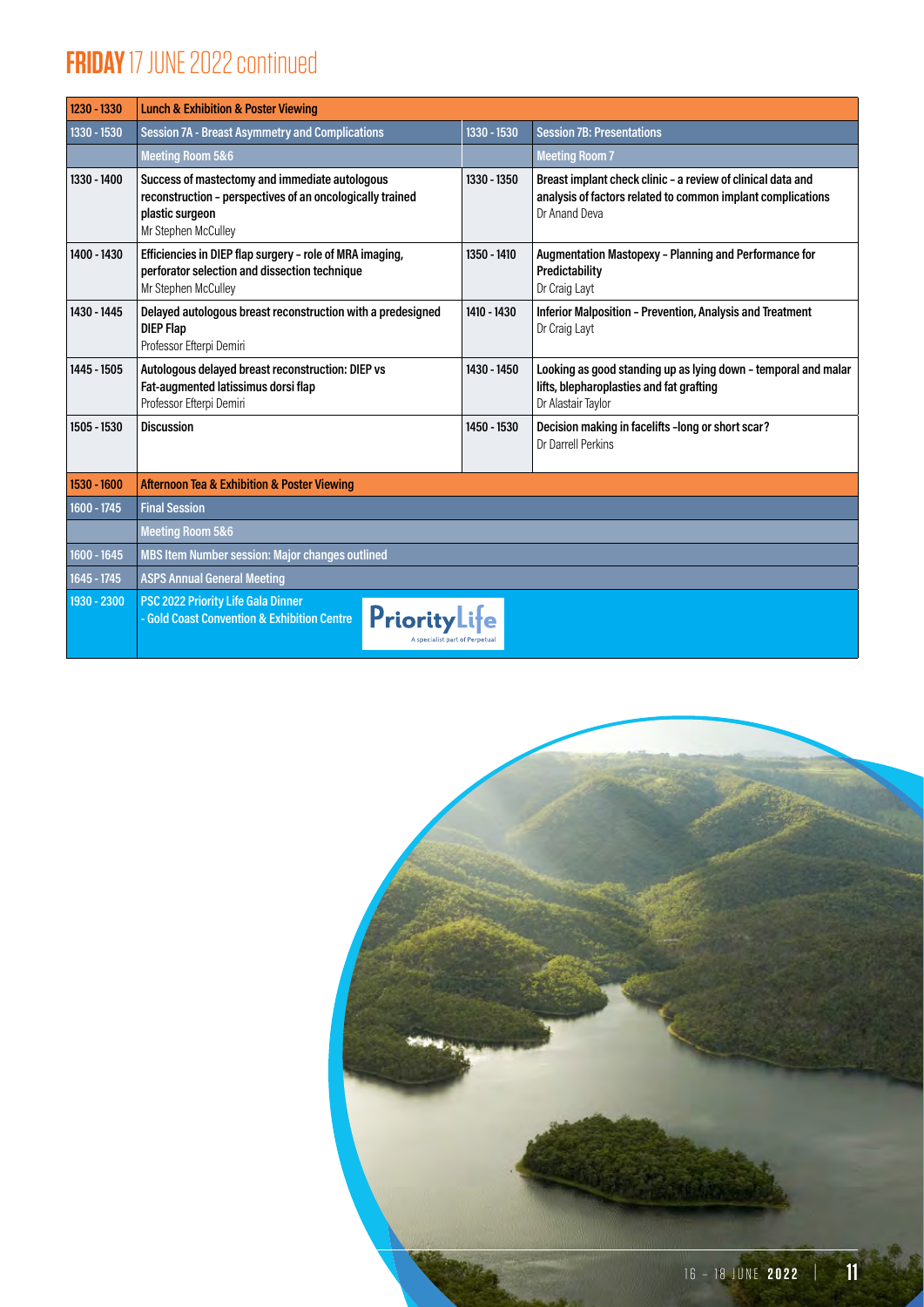# **SATURDAY** 18 JUNE 2022

| 0700 - 1700                                                                                                                  | <b>Registration Desk Open</b>                                                                                                               |               |                                                                                                                                                                                  |               |                                                                                                |  |
|------------------------------------------------------------------------------------------------------------------------------|---------------------------------------------------------------------------------------------------------------------------------------------|---------------|----------------------------------------------------------------------------------------------------------------------------------------------------------------------------------|---------------|------------------------------------------------------------------------------------------------|--|
| 0700-0800                                                                                                                    | <b>3M Industry Breakfast Session</b><br>Science.<br><b>3M</b><br>Applied to Life.™<br><b>Innovations in Negative Pressure Wound Therapy</b> |               |                                                                                                                                                                                  |               |                                                                                                |  |
|                                                                                                                              | <b>Room 9 - Advance Booking Required</b>                                                                                                    |               |                                                                                                                                                                                  |               |                                                                                                |  |
| $0800 - 1600$                                                                                                                | <b>Exhibition Open</b>                                                                                                                      |               |                                                                                                                                                                                  |               |                                                                                                |  |
| 0830 - 1030                                                                                                                  | <b>Session 9A - Autologous Breast</b><br>Reconstruction                                                                                     | 0830 - 1030   | <b>Session 9B - CMF and Paediatric</b>                                                                                                                                           | 0830 - 1030   | <b>Hand Surgery Program Opening</b><br><b>Session</b>                                          |  |
|                                                                                                                              | Meeting Room 5&6                                                                                                                            |               | <b>Meeting Room 7</b>                                                                                                                                                            |               | <b>Meeting Room 9</b>                                                                          |  |
| 0830 - 0850                                                                                                                  | <b>Management of capsular</b><br>contraction<br>Dr Maurice Nahabedian                                                                       | 0830 - 0840   | <b>Efficacy of radiation safety improvements</b><br>in craniosynostosis patients<br>Dr Liana Cheung                                                                              | 0830 - 0845   | <b>Practical Hand Surgery sans</b><br>anaesthesia<br>Dr Roger Khouri                           |  |
|                                                                                                                              |                                                                                                                                             | 0840 - 0850   | An inter-rater variability analysis using the<br>bergland grading system for secondary<br>alveolar bone grafts at a single institution<br>Dr Oliver Hovav                        | 0845 - 0900   | <b>1st CMCJ Arthritis</b><br>Prof Randy Bindra                                                 |  |
| 0850 - 0920                                                                                                                  | Approaches and technique<br>selection in breast asymmetry<br>- changing perspectives over a<br>career<br>Mr Stephen McCulley                | 0850 - 0900   | Convergence of scaffold-guided bone<br>regeneration principles and microvascular<br>tissue transfer surgery<br>Dr David Sparks                                                   |               |                                                                                                |  |
|                                                                                                                              |                                                                                                                                             | 0900 - 0910   | Long term outcomes of fibular transfer for<br>knee extensor mechanism reconstruction<br>following proximal tibial resection for<br>paediatric osteosarcoma<br>Dr Joseph Overland | 0900 - 0915   | <b>Regenerative Treatment of</b><br><b>Dupuytren's Contractures</b><br>Dr Roger Khouri         |  |
|                                                                                                                              |                                                                                                                                             | 0910 - 0920   | 3D-printed biodegradable PCL MESH<br>in paediatric cranial vault surgery: A<br>descriptive case study<br>Dr Isabel Gonzalez Matheus                                              | 0915 - 0930   | <b>Regenerative Treatment of</b><br><b>Degenerative CMC Joint Arthritis</b><br>Dr Roger Khouri |  |
| 0920 - 0945<br><b>Breast asymmetry: Surgical</b><br>approach and algorithm for<br>reconstruction<br>Professor Efterpi Demiri |                                                                                                                                             | 0920 - 0930   | Vacuum-assisted closure therapy for<br>cranial defects with exposed dura or brain:<br>A case report and review of the literature<br>Dr Isobel Yeap                               |               |                                                                                                |  |
|                                                                                                                              |                                                                                                                                             | 0930 - 0940   | Iliac crest cap cartilage grafts in<br>intermediate cleft rhinoplasty<br>Dr Liana Cheung                                                                                         | 0930 - 0945   | Dupuytren's contracture -<br>alternatives to surgery<br>Dr Warren Rozen                        |  |
|                                                                                                                              |                                                                                                                                             | 0940 - 0950   | The cho angle: A novel screening tool in<br>the diagnosis of non-syndromic sagittal<br>craniosynostosis<br>Dr Liana Cheung                                                       | 0945 - 1000   | <b>Dupuytren's Contracture - Role for</b><br>Radiotherapy<br>Dr David Christie                 |  |
| 0945 - 1010                                                                                                                  | Aesthetic breast surgery:<br>Management of primary and<br>secondary asymmetries<br>Dr Maurice Nahabedian                                    | $0950 - 1000$ | Patient reported outcomes for secondary<br>alveolar bone graft take at a single<br>institution<br>Dr Luke Watson                                                                 |               |                                                                                                |  |
|                                                                                                                              |                                                                                                                                             | 1000 - 1010   | Immediate reconstruction and<br>rehabilitation of the mandible - the royal<br>Melbourne experience with 'Jaw in a Day'<br>Dr Federico Barbera                                    | $1000 - 1030$ | <b>Biofabrication in the hand</b><br>Dr Michael Wagels                                         |  |
| 1010 - 1030                                                                                                                  | <b>Panel Discussion</b>                                                                                                                     | 1010 - 1020   | Management of sagittal craniosynostosis:<br><b>Comparison of spring-assisted</b><br>cranioplasty, vault expansion and<br>distraction osteogenesis<br>A/Prof Damian Marucci       |               |                                                                                                |  |
| 1030 - 1100                                                                                                                  | <b>Morning Tea &amp; Exhibition &amp; Poster Viewing</b>                                                                                    |               |                                                                                                                                                                                  |               |                                                                                                |  |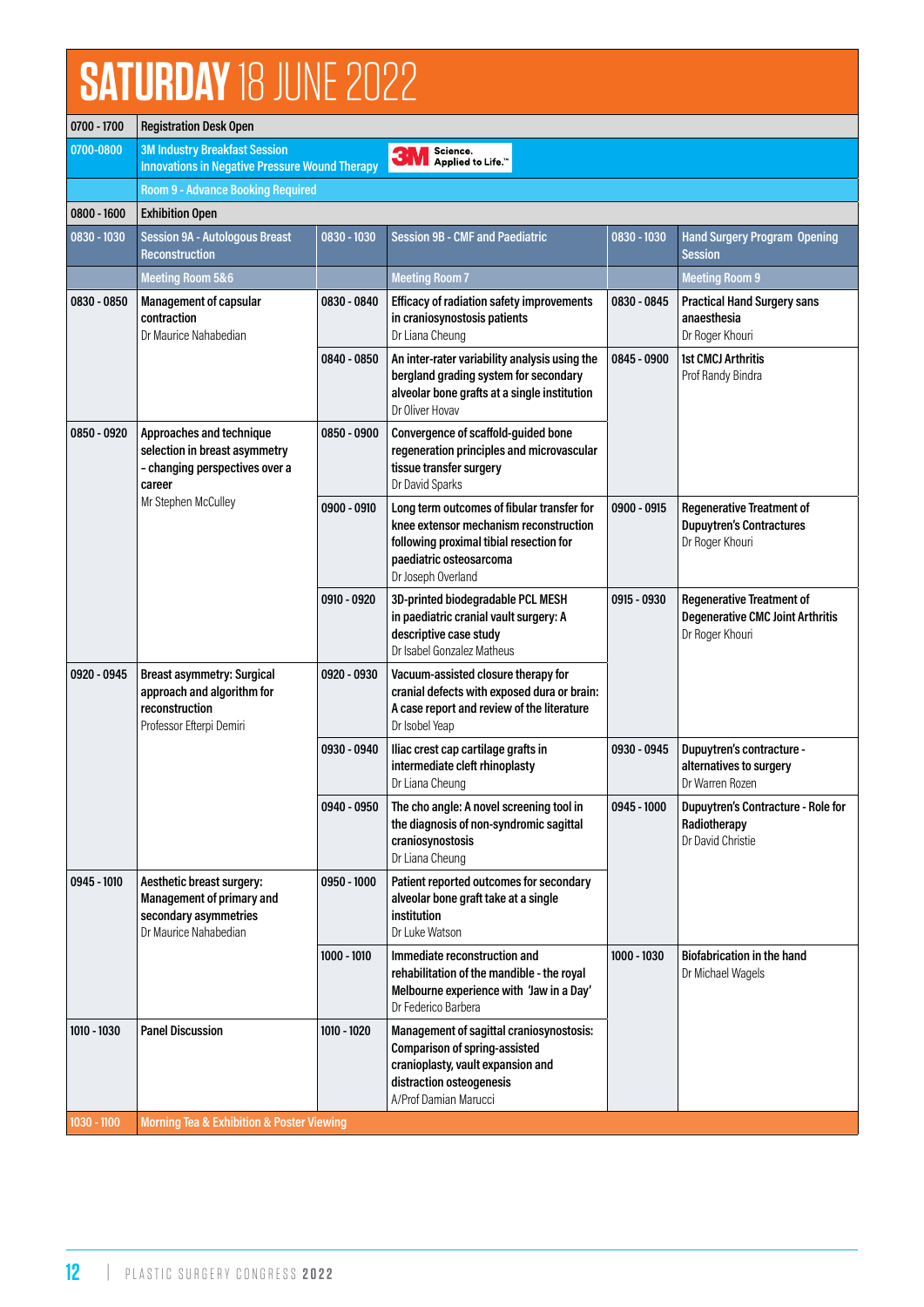#### **SATURDAY** 18 JUNE 2022 continued

| 1100 - 1230   | Session 10A - Lymphoedema<br><b>Surgery Masterclass</b>                                                                              | 1100 - 1230 | <b>Session 10B - General Breast</b>                                                                                                                                                               | 1100 - 1230 | <b>Hand Surgery Program</b><br><b>Mid-morning Session</b>               |
|---------------|--------------------------------------------------------------------------------------------------------------------------------------|-------------|---------------------------------------------------------------------------------------------------------------------------------------------------------------------------------------------------|-------------|-------------------------------------------------------------------------|
|               | <b>Meeting Room 5&amp;6</b>                                                                                                          |             | <b>Meeting Room 7</b>                                                                                                                                                                             |             | <b>Meeting Room 9</b>                                                   |
| $1100 - 1130$ | <b>Breast cancer related</b><br>lymphoedema: Our approach and<br>microsurgical options<br>Professor Efterpi Demiri                   | 1100 - 1110 | Oral isotretinoin (Roaccutane) use during<br>plastic surgery: Safe or risky?<br>Dr Matthew Davies                                                                                                 | 1100 - 1120 | Non-union - How to get in front of<br>bone healing<br>Prof Randy Bindra |
|               |                                                                                                                                      | 1110 - 1120 | In-vitro study of microbial growth and<br>contamination of breast implants based on<br>delivery method<br>Dr Oliver Chow                                                                          |             |                                                                         |
|               |                                                                                                                                      | 1120 - 1130 | The Volume Distribution Ratio (VDR) and<br>the sphericity factor: A Novel approach to<br>analyzing breast shapes and to objectively<br>evaluate breast surgery outcomes<br>Dr Tim Sebastian Peltz | 1120 - 1140 | <b>Current indications of nerve</b><br>conduits<br>Prof Randy Bindra    |
| 1130 - 1200   | Simultaneous breast and<br>lymphoedema reconstruction<br>using a predesigned DIEP and<br>lymph node flap<br>Professor Efterpi Demiri | 1130 - 1140 | Cost-utility analysis of breast reduction<br>surgery in Australia<br>Dr Tamara Crittenden                                                                                                         |             |                                                                         |
|               |                                                                                                                                      | 1140 - 1150 | Long term follow up in teenage patients<br>undergoing PASSOT technique reduction<br>mammoplasty - An objective and patient<br>satisfaction oriented assessment<br>Dr Akshay Kapoor                | 1140 - 1200 | <b>Replants of regret</b><br>Dr Kieran Rowe                             |
|               |                                                                                                                                      | 1150 - 1200 | The Eclipse procedure as an alternative to<br>mastopexy following implant removal<br>Dr Oliver Chow                                                                                               |             |                                                                         |
| 1200 - 1230   | Lateral thoracic lymph node flap<br>for lower limb lymphoedema<br>Professor Efterpi Demiri                                           | 1200 - 1210 | How does breast size impact women's<br>health?<br>Dr Claire Baxter                                                                                                                                | 1200 - 1220 | Pain in the hand - Is CRPS real?<br>Dr Cam Mackay                       |
|               |                                                                                                                                      | 1210 - 1220 | Intraoperative inter pectoral and sub                                                                                                                                                             |             |                                                                         |
|               |                                                                                                                                      |             | serratus nerve blocks reduce post<br>operative opiate requirements in ambulant<br>breast augmentation surgery<br>Dr Conor McCartney                                                               | 1220 - 1230 | Use of Integra in hand injuries<br>Dr Daniel Williams                   |
| 1230 - 1330   | <b>Lunch &amp; Exhibition &amp; Poster Viewing</b>                                                                                   |             |                                                                                                                                                                                                   |             |                                                                         |

**Delegates are also welcome to participate in the Wound Management Program for Saturday 18 June – see details on page 16**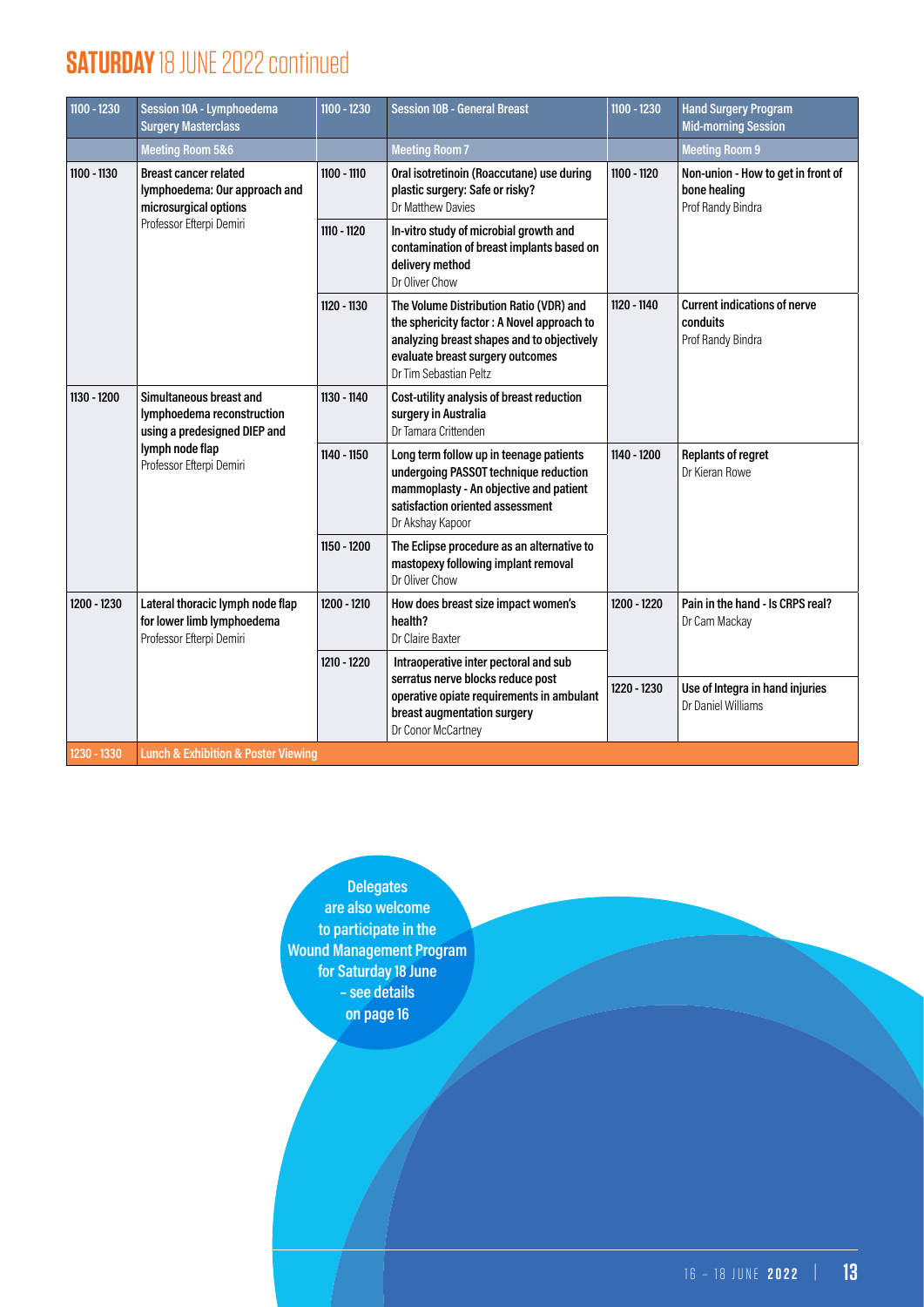#### **SATURDAY** 18 JUNE 2022 continued

| 1330 - 1530 | <b>Session 11A - Oncoplastic Breast</b><br><b>Surgery Masterclass</b>                                                            | 1330 - 1530 | <b>Session 11B - Burns and Wound</b><br><b>Management</b>                                                                                         | 1330 - 1530 | <b>Hand Surgery Program Mid-</b><br>afternoon Session                                                                     |
|-------------|----------------------------------------------------------------------------------------------------------------------------------|-------------|---------------------------------------------------------------------------------------------------------------------------------------------------|-------------|---------------------------------------------------------------------------------------------------------------------------|
|             | <b>Meeting Room 5&amp;6</b>                                                                                                      |             | <b>Meeting Room 7</b>                                                                                                                             |             | <b>Meeting Room 9</b>                                                                                                     |
| 1330 - 1410 | Modern oncoplastic breast<br>conserving techniques -<br>advantages and overview of<br>technique selection<br>Mr Stephen McCulley | 1330 - 1340 | Acute management of skin tears with MESH<br>grafting, a prospective case series and cost<br>benefit analysis<br>Dr Matthew Davies                 | 1330 - 1345 | The Use of Dermal templates in<br>covering hand defects<br>Professor Efterpi Demiri                                       |
|             |                                                                                                                                  | 1340 - 1350 | Changing the focus from custom-made<br>to ready-wear -compression in paediatric<br>plastics care<br>Emma Caldwell                                 | 1345 - 1405 | Versatility of island flaps for digital<br>reconstruction<br>Dr Dilip Gahankari                                           |
|             |                                                                                                                                  | 1350 - 1400 | The impact of clinical feedback on burn<br>injury retrieval and transfer<br>Dr Morgan Haines                                                      |             |                                                                                                                           |
|             |                                                                                                                                  | 1400 - 1410 | Graft-host interactions in full-thickness<br>wounds using mouse models<br>Dr Nicole Garcia                                                        | 1405 - 1425 | Our algorithm in reconstructing<br>soft tissue defects of the digits<br>with loco-regional flaps                          |
| 1410 - 1450 | Local perforator flaps in breast<br>conserving surgery - markings and<br>techniques<br>Mr Stephen McCulley                       | 1410 - 1420 | In adipose tissue engineering,<br>adipogenesis a fine balance between<br>inflammation and adipogenesis<br>Miss Wali Sholeh Boodhun                |             | Professor Efterpi Demiri                                                                                                  |
|             |                                                                                                                                  | 1420 - 1430 | Plastic surgical trainees' perspectives<br>toward burn surgery in Australia and New<br>Zealand: Changes in the last 17 years?<br>Dr Cheng Hean Lo | 1425 - 1440 | Thermal injuries of the paediatric<br>hand: treatment and prevention of<br>post-burn sequelae<br>Professor Efterpi Demiri |
|             |                                                                                                                                  | 1430 - 1440 | Intubation and extubation criteria of<br>patients with burn injury<br>Dr Elizabeth Concannon                                                      |             |                                                                                                                           |
|             |                                                                                                                                  | 1440 - 1450 | Ablative fractional CO2 laser for adult<br>hypertrophic burn scars: A longitudinal<br>cohort study<br>Dr Noah Betar                               | 1440 - 1500 | Intramedullary fracture fixation in<br>the Proximal Phalanx<br>Dr David Graham                                            |
| 1450 - 1530 | <b>Oncoplastic mammaplasty</b><br>(therapeutic mammaplasty)<br>in breast conserving surgery -<br>technical considerations        | 1450 - 1500 | Intravenous iron therapy to treat burn<br>anaemia: A retrospective cohort study<br>Dr Noah Betar                                                  | 1500 - 1520 | Avulsion injuries of the digits :<br>Where are we today?<br>Professor Efterpi Demiri                                      |
|             | Mr Stephen McCulley                                                                                                              |             |                                                                                                                                                   | 1520 - 1530 | An update on PFET - Post<br>fellowship training in Hand Surgery<br>Dr Alexa Potter                                        |
| 1530 - 1600 | <b>Afternoon Tea &amp; Exhibition &amp; Poster Viewing</b>                                                                       |             |                                                                                                                                                   |             |                                                                                                                           |

**Delegates are also welcome to participate in the Wound Management Program for Saturday 18 June – see details on page 16**